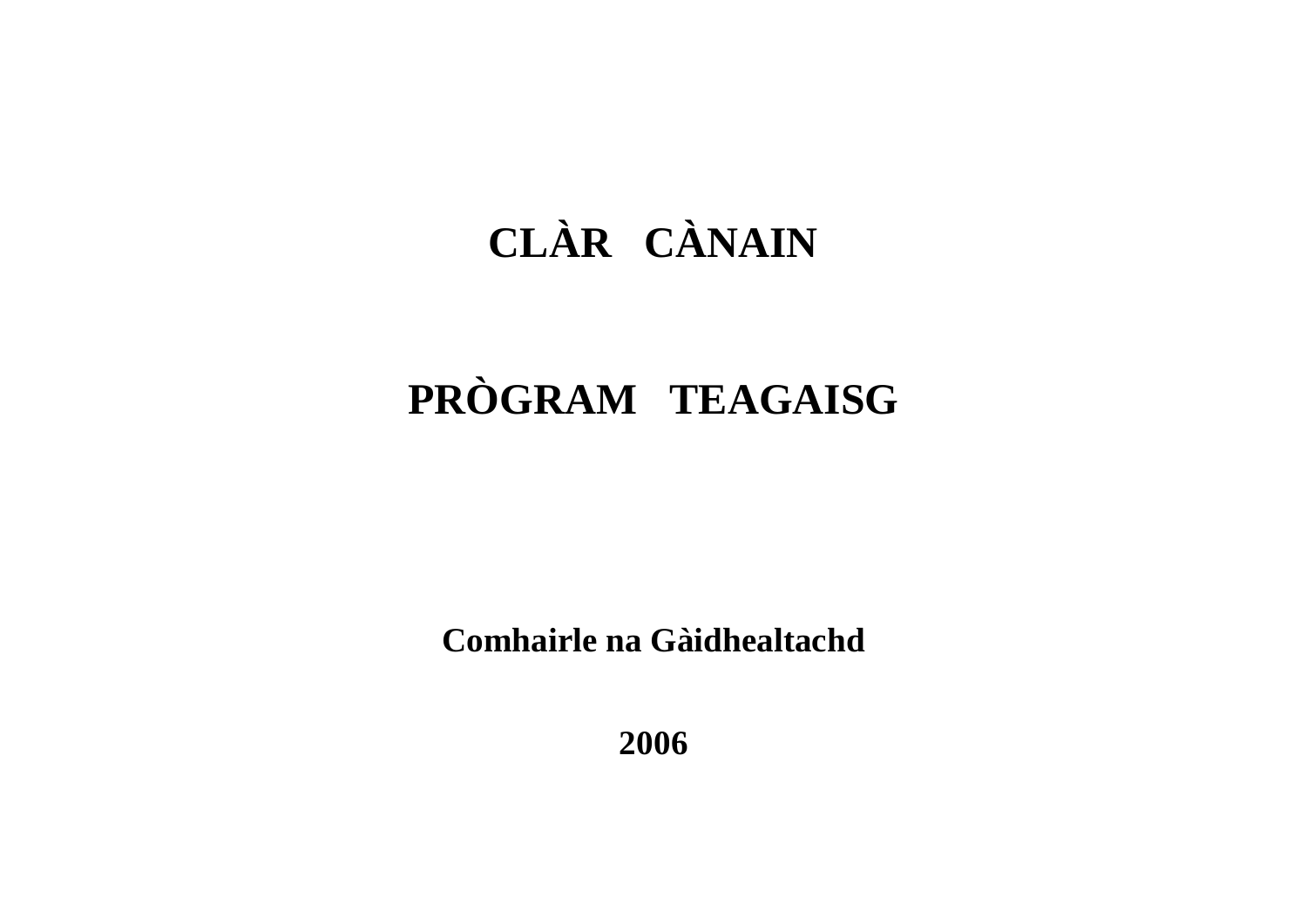## **Ìre: Sgoil-àraich Teirm 1 Teirm 2 Teirm 3 Teirm 4**

| Targaidean Cànain, le eisimpleirean/Language Targets        | Stuth/Dòigh-teagaisg - Resource/Method                    | <b>Measadh</b> | <b>An Ath Cheum</b> |
|-------------------------------------------------------------|-----------------------------------------------------------|----------------|---------------------|
| Useful phrases:                                             |                                                           |                |                     |
| Madainn mhath. Feasgar math. Tapadh leat/leibh.<br>e.g.     | $DTT - O/R - 105$ Madainn mhath, madainn mhath            |                |                     |
|                                                             | $DTT - O/R - 33/Eisd$ is Seinn 1 - Madainn mhath          |                |                     |
| Is mise                                                     | Eisd is Seinn $-3$ Dè an t-ainm a th' ort?                |                |                     |
|                                                             | Aon, Dhà, Trì - 10-9 Is mise an trèan                     |                |                     |
| (Ciamar a tha thu?) Tha gu math.                            | Èisd is Seinn $-2$ Ciamar a tha thu?                      |                |                     |
| Tha/A bheil?/Chan eil                                       | DTT - Cànan - Tha/a bheil?/chan eil                       |                |                     |
| Simple sentences with Tha and verbal nouns:                 |                                                           |                |                     |
| Tha mi a' peantadh/a' sgioblachadh.<br>e.g.                 | DTT - Cànan - Tha/a bheil/chan eil mi a' sgrìobhadh,      |                |                     |
| Tha mi a' dèanamh dealbh/a' cur dath.                       | leughadh, peantadh, dèanamh dealbh, leum, ruith,          |                |                     |
|                                                             | coiseachd                                                 |                |                     |
| Dè tha thu a' dèanamh?<br>Understand:                       | DTT - O/R - 142 Dè tha thu a' dèanamh                     |                |                     |
| Simple sentences with Tha/A bheil?/Chan eil and adjectives: |                                                           |                |                     |
| Tha mi mòr/beag. Tha e fuar. Tha i blàth.<br>e.g.           | DTT - Cànan - Tha mi trang, sgìth, mòr, beag, toilichte,  |                |                     |
| A bheil thu deiseil?                                        | fuar, blàth, teth, snog, grànda                           |                |                     |
|                                                             | $\hat{E}$ isd is Seinn – 4 Tha mise mòr, tha thusa beag   |                |                     |
| Adverbs that go with the above: e. g. An-diugh, fhathast    | $DTT - O/R - 14$ Ma tha thu toilichte an-diugh            |                |                     |
| Dubh, geal, dearg, buidhe, gorm, uaine<br>Colours:          | DTT – Tha e dubh, geal, buidhe, dearg, uaine, liath,      |                |                     |
|                                                             | gorm, donn, glas, ruadh                                   |                |                     |
|                                                             | Paint pots                                                |                |                     |
|                                                             | Aon, Dhà, Trì - 3 Dathan                                  |                |                     |
|                                                             | $\hat{E}$ isd is Seinn – 6 Na solais trabhaig             |                |                     |
| Mi, thu, $e$ , $i$ Mise.<br>Personal pronouns:              | DTT – Cànan – Mi, thu/tu, e, i, sibh, iad; mise, thusa    |                |                     |
|                                                             | Eisd is Seinn – 7 Obh! Obh! Tha mi fuar!                  |                |                     |
|                                                             | $O/R - 130/\text{E}$ isd is Seinn – 8 Tha mi trang  sgoil |                |                     |
| Ways of expressing intention:                               |                                                           |                |                     |
| Tha mi dol a chluich.<br>Dol a dhèanamh dealbh.<br>e.g.     | DTT - Cànan - Tha mi a' dol a chluiche, Tha mi dol a      |                |                     |
| Dè tha thu a' dol a dhèanamh?<br>Understand:                | dhèanamh dealbh                                           |                |                     |
| Ways of asking for things:                                  |                                                           |                |                     |
| Am faod mi peantadh/cluich le blocaichean/a dhol<br>e.g.    | DTT - Cànan - Am faod mi cluiche?                         |                |                     |
| dhan toileat/peansail fhaighinn?                            |                                                           |                |                     |
| Am faigh mi peansail/Tha mi ag iarraidh peansail.           |                                                           |                |                     |
| Numbers:<br>$1 - 10$                                        | Number frieze                                             |                |                     |
|                                                             | Aon, Dhà, Trì - 7 Àireamh                                 |                |                     |
|                                                             | $DTT - O/R - 1$ Aon, dhà, trì, is toigh leam fhìn tì      |                |                     |
|                                                             | DTT - O/R - 35 Aon, dhà, trì, tha cuilean agam            |                |                     |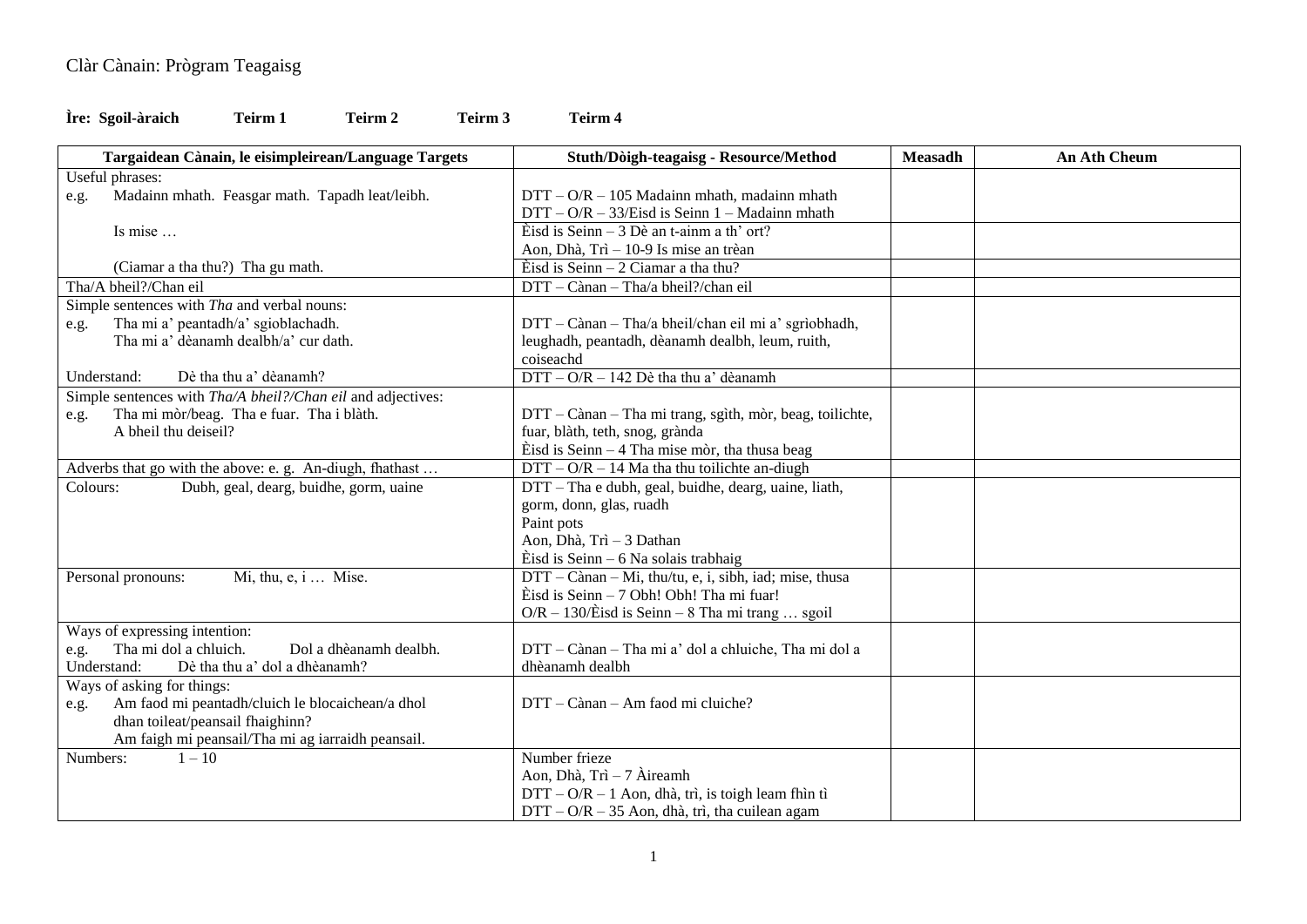### **Ìre: P1 Teirm 1 Teirm 2 Teirm 3 Teirm 4**

| Targaidean Cànain, le eisimpleirean/Language Targets                   | Stuth/Dòigh-teagaisg - Resource/Method                       | <b>Measadh</b> | <b>An Ath Cheum</b> |
|------------------------------------------------------------------------|--------------------------------------------------------------|----------------|---------------------|
| Simple statements using 'S $e/An$ e?/Chan e:                           |                                                              |                |                     |
| 'S e leabhar/teadaidh a tha an sin.<br>e.g.                            | DTT - Cànan -'S e/an e?/chan e                               |                |                     |
| 'S e seo mo bhràthair. Seo Màiri.                                      | 'S e sin /An e sin ?/'S e/Dè tha an sin?/'S e post a         |                |                     |
|                                                                        | tha ann                                                      |                |                     |
| Saying you like/dislike:<br>'S toigh leam/An toigh leat?/              | DTT - Cànan - 'S toigh leam/cha toigh Tha e                  |                |                     |
| Cha toigh leam.                                                        | uabhasach math. Chan eil e math. Tha e dona                  |                |                     |
| Bha/An robh?/Cha robh                                                  | DTT - Cànan - Bha/an robh? Cha robh mi a'                    |                |                     |
|                                                                        | sgrìobhadh. Bha mi trang.                                    |                |                     |
| Adverbs of time:                                                       |                                                              |                |                     |
| Bha mi a' coimhead an telebhisean an-raoir.<br>e.g.                    | DTT - Cànan - An-diugh, an-dè, a-màireach; a-nochd,          |                |                     |
| Bha mi a' cluich. Bha e fuar an-dè.                                    | an-raoir, an-dràsta, a-nise, an uair sin; tric, an-còmhnaidh |                |                     |
| Past tense of regular verbs:                                           |                                                              |                |                     |
| Chuir/An do chuir?/Cha do chuir Leugh/ghabh/thuit<br>e.g.              | DTT - Cànan - Chuir/an do chuir?/cha do chuir; ghabh         |                |                     |
| Past tense of some common irregular verbs:                             | DTT - Cànan - rinn; chaidh/an deach?/cha deachaidh;          |                |                     |
| Rinn/An do rinn?/Cha do rinn.<br>e.g.                                  | chunnaic/am faca?/chan fhaca; chuala/an cuala/cha            |                |                     |
| Chuala, chunnaic, chaidh,                                              | chuala                                                       |                |                     |
| Fhuair.                                                                | DTT - Cànan - Thug, beir, ghabh, fhuair                      |                |                     |
| Adverbs that go with the above: e. g. An-dè, an-raoir                  | DTT - Cànan - An-diugh, an-dè, a-màireach; a-nochd,          |                |                     |
|                                                                        | an-raoir, an-dràsta, a-nise, an uair sin; tric               |                |                     |
| A-muigh, a-mach, a-staigh, a-null, a-nall<br>e.g.                      | DTT - Cànan - A-muigh, a-mach; a-staigh, a-steach;           |                |                     |
|                                                                        | a-bhos, thall; a-null, a-nall                                |                |                     |
| Sios, suas<br>e.g.                                                     | DTT - Cànan - Sìos, suas, shìos, shuas                       |                |                     |
| An sin, an seo, thall an sin, a-bhos an seo<br>e.g.                    | An sin, an seo, an siud                                      |                |                     |
| Understand interrogatives: Dè, Cò? Dè tha sin? Cò tha seo?             | DTT - Cànan - Dè, cò, ciamar, carson, cuin? Càite?           |                |                     |
| Carson?<br>Interrogatives:<br>Cuin?                                    | DTT - Cànan - Dè, cò, ciamar, carson, cuin? Càite?           |                |                     |
| Càite bheil e?<br>Interrogative:<br>Càite?                             | DTT - Cànan - Dè, cò, ciamar, carson, cuin? Càite?           |                |                     |
|                                                                        | DTT - Cànan - Càite a bheil e/i?                             |                |                     |
| Ownership (in set phrases): (Co leis a tha e?) Leamsa a tha e.         | DTT - Cànan - Leamsa tha e                                   |                |                     |
| Common comparatives: Nas motha, nas lugha.                             | DTT - Cànan - Tha sin nas fheàrr, nas motha                  |                |                     |
| Phrases with simple prepositions/saying where something is:            | DTT - Cànan - Dheth, air                                     |                |                     |
| Tha e air a' bhòrd/aig an doras/fon deasc/anns a'<br>e.g.              | DTT - Cànan - Tha e air a' bhòrd/anns a' bhogsa/fon          |                |                     |
| bhogsa.                                                                | deasc/anns a' bhaga/aig an taigh                             |                |                     |
| Tha e sa bhùth/san oisean/sa phreasa.                                  | DTT - Cànan - Sa bhùth, sa phreasa, sa rùm                   |                |                     |
| Telling the time: Dè an uair a tha e? Tha e naoi uairean, trì uairean. |                                                              |                |                     |
| Am dinneir, àm cluich.                                                 |                                                              |                |                     |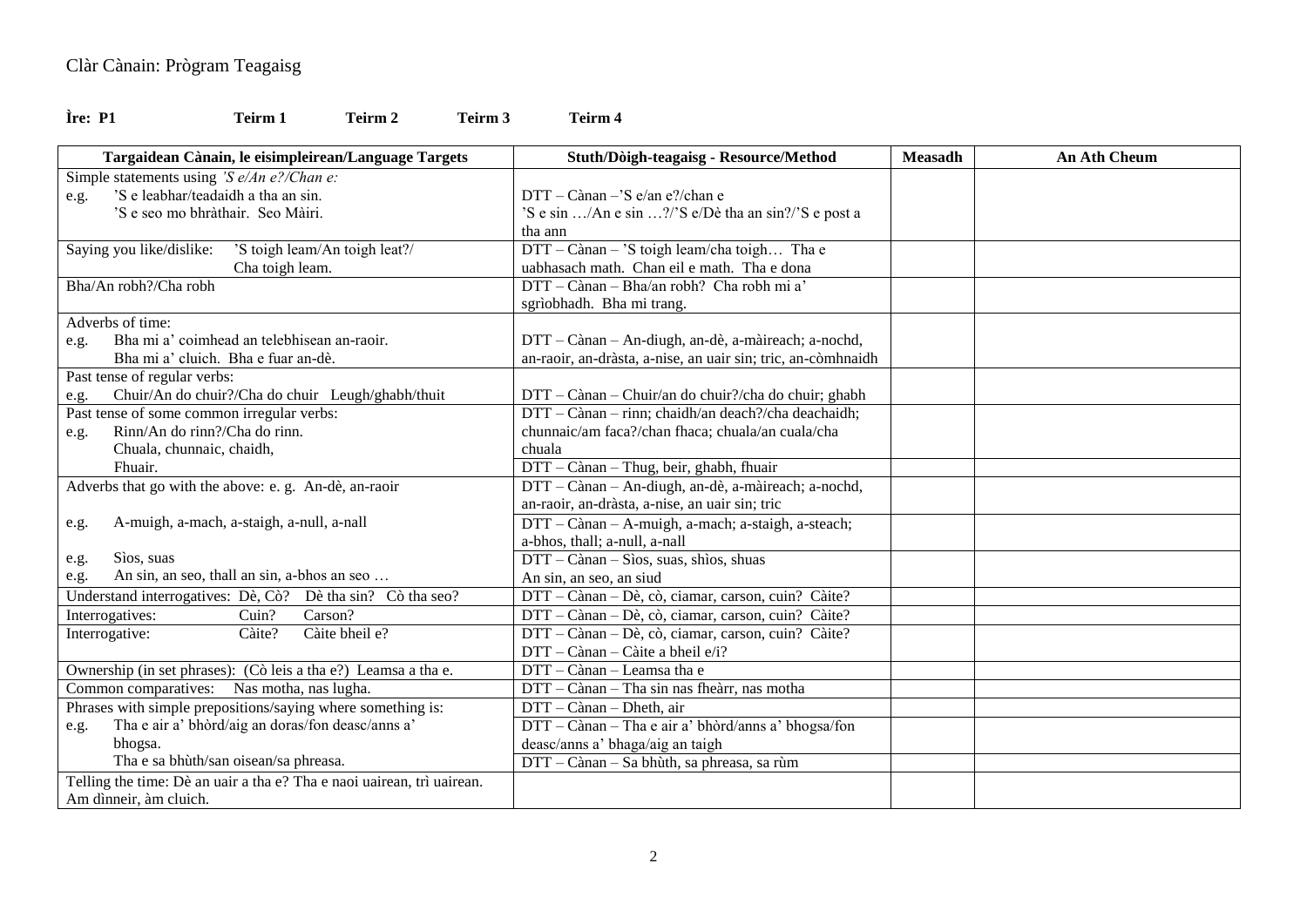## **Ìre: P2 Teirm 1 Teirm 2 Teirm 3 Teirm 4**

| Targaidean Cànain, le eisimpleirean/Language Targets              | Stuth/Dòigh-teagaisg - Resource/Method                 | <b>Measadh</b> | <b>An Ath Cheum</b> |
|-------------------------------------------------------------------|--------------------------------------------------------|----------------|---------------------|
| Using compound prepositions with nouns:                           |                                                        |                |                     |
| Faisg air an doras. Coltach ri cat.<br>Còmhla ri Calum.<br>e.g.   | DTT – Cànan – Faisg air an doras                       |                |                     |
| Ri taobh an deasc. Air cùl Màiri.                                 | DTT – Cànan – Ri taobh an dorais/ri taobh an deasc/air |                |                     |
| Air beulaibh an deasc.                                            | cùl Màiri                                              |                |                     |
| Using compound prepositions with pronouns:                        |                                                        |                |                     |
| Faisg orm. Coltach riut. Còmhla rithe.<br>e.g.                    | DTT - Cànan - Faisg orm, coltach riut                  |                |                     |
| Ri mo thaobh. Air a chùlaibh. Air do bheulaibh.                   | DTT - Cànan - Ri mo thaobh, air mo chùlaibh            |                |                     |
| Distinguish between:<br>Le, còmhla ri                             | DTT - Cànan - Còmhla rium, le/leam                     |                |                     |
| Ri, gu, do, chun<br>Ways of saying 'to':                          | DTT – Cànan – Ri, gu, do                               |                |                     |
| Some common forms of personal prepositions (selection as needed): |                                                        |                |                     |
| Rium/riut, agam/agad/aige/aice, dhomh/dhut, leam/leat,<br>from    | DTT - Cànan - rium/riut, agam/agad, dhomh/dhut,        |                |                     |
| orm/ort, dhiom/dhiot. Agamsa.                                     | leam/leat, orm/ort, dhìom/dhiot; Agamsa                |                |                     |
| Using the above to complete the sense of particular verbs:        |                                                        |                |                     |
| Thuirt e rium. Thug e dhomh. Chuir mi orm/dhiom.<br>e.g.          |                                                        |                |                     |
| Talking about possession:                                         |                                                        |                |                     |
| Mo dhadaidh, do làmh<br>a)                                        | DTT – Cànan – Mo dhadaidh, am peansail agam            |                |                     |
| b)<br>An leabhar agad                                             |                                                        |                |                     |
| Tha/A bheil?/Chan eil piuthar agam.<br>c)                         | DTT - Cànan - Tha/chan eil peansail agam               |                |                     |
| Using more comparatives/superlatives:                             |                                                        |                |                     |
| Tha e nas fhearr.<br>'S e Màiri as motha.<br>e.g.                 | DTT – Cànan – Tha sin nas fheàrr, nas motha            |                |                     |
| Other ways of comparing things:                                   |                                                        |                |                     |
| Cho mòr ri<br>Ro mhòr<br>e.g.                                     | DTT2 - Cànan - Ro mhòr, Cho mòr ri                     |                |                     |
| Understanding orders or instructions and using some of them:      |                                                        |                |                     |
| Leum, ruith, Cuir an sin e, Fàg sin.<br>from                      |                                                        |                |                     |
| Can ris. Thoir dhomh. Cuir ort do chòta.                          |                                                        |                |                     |
| Cuir air an solas.                                                |                                                        |                |                     |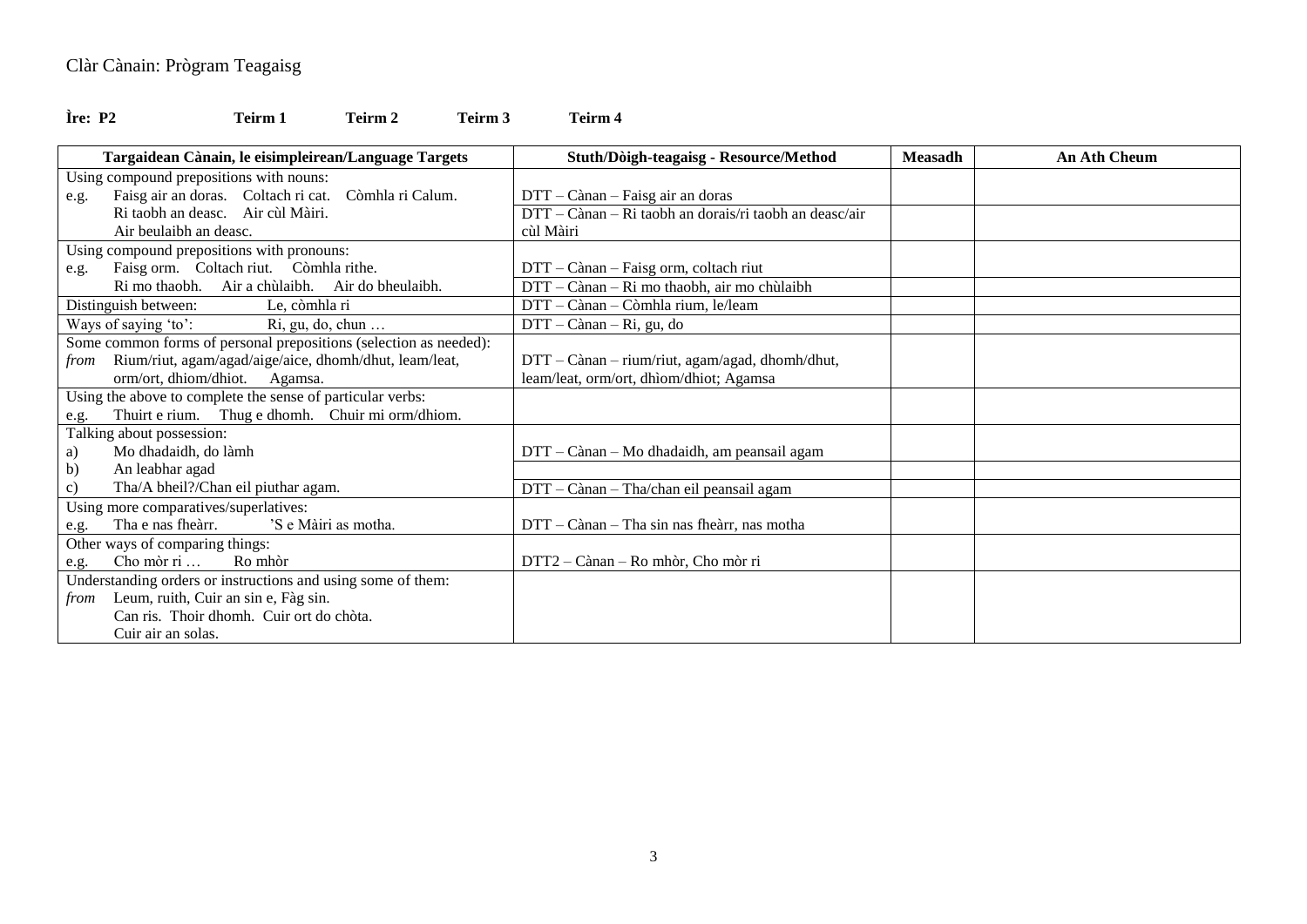### **Ìre: P3 Teirm 1 Teirm 2 Teirm 3 Teirm 4**

|             | Targaidean Cànain, le eisimpleirean/Language Targets      | Stuth/Dòigh-teagaisg - Resource/Method                       | <b>Measadh</b> | <b>An Ath Cheum</b> |
|-------------|-----------------------------------------------------------|--------------------------------------------------------------|----------------|---------------------|
|             | Future tenses with <i>Bidh/Am bi?/Cha bhi:</i>            |                                                              |                |                     |
| e.g.        | Am bi Cleasachd ann a-màireach?                           | DTT - Cànan - Bi, na bi, dèan, cuir                          |                |                     |
|             | Bidh sinn a' dol air saor-làithean ann an dà latha eile.  |                                                              |                |                     |
|             | Future tense of some common regular and irregular verbs:  |                                                              |                |                     |
| e.g.        | An cuir mi seo air a' bhòrd? Cuiridh/Cha chuir.           | DTT - Cànan - Bi, na bi, dèan, cuir                          |                |                     |
|             | Nì mi sin ann am mionaid. Nì/An dèan/Cha dèan.            | DTT - Cànan - Nì/an dèan/cha dèan; Chì mi thu                |                |                     |
|             | Adverbs that go with the above:                           |                                                              |                |                     |
| e.g.        | A-nochd, a-màireach, an ceartuair, a-rithist,             | DTT - Cànan - An-diugh, an-dè, a-màireach; a-nochd,          |                |                     |
|             | ann am mionaid, tric                                      | an-raoir, an-dràsta, a-nise, an uair sin; tric, an-còmhnaidh |                |                     |
|             | More adverbs:                                             |                                                              |                |                     |
| e.g.        | An-dràsta, a-nise                                         | DTT - Cànan - An-diugh, an-dè, a-màireach; a-nochd,          |                |                     |
|             |                                                           | an-raoir, an-dràsta, a-nise, an uair sin; tric, an-còmhnaidh |                |                     |
|             | Statements based on the use of Feumaidh, Is urrainn dhomh |                                                              |                |                     |
|             | Faodaidh, with no object or with noun object only:        |                                                              |                |                     |
| e.g.        | Feumaidh mi falbh.                                        | DTT - Cànan - Feumaidh mi falbh                              |                |                     |
|             |                                                           | DTT - Cànan - Feumaidh tu còta                               |                |                     |
|             | Chan urrainn dhomh snàmh.                                 | DTT - Cànan - Chan urrainn dhomh snàmh                       |                |                     |
|             | Am faod mi an leabhar a leughadh?                         | DTT – Cànan – Am faod mi cluiche?                            |                |                     |
|             | Am faod mi a dhol a-mach?                                 | DTT - Cànan - Am faod mi dealbh a dhèanamh?                  |                |                     |
| Set phrase: | Tha mi a' smaoineachadh gu bheil.                         | $DTT - Cànan - A' smaoineachadh gu bheil$                    |                |                     |
|             | Present tense with pronoun object:                        |                                                              |                |                     |
| e.g.        | Tha mi gad fhaicinn.                                      | DTT - Cànan - Tha mi gad fhaicinn                            |                |                     |
|             | Tha mi ga dhèanamh a-rithist.                             |                                                              |                |                     |
|             | Common phrases with a bhith:                              |                                                              |                |                     |
|             | 'S toigh leam a bhith a' peantadh.                        |                                                              |                |                     |
|             | Nouns with the article:                                   |                                                              |                |                     |
| e.g.        | Am bòrd, a' bhùth, an t-seacaid.                          | DTT - Cànan - Am peansail, a' bhùth, an t-seacaid            |                |                     |
|             |                                                           | Cait, piseagan                                               |                |                     |
|             | Plurals of some nouns:                                    |                                                              |                |                     |
| e.g.        | Cait, piseagan, àitichean. Aon bhòrd, dà bhòrd.           | DTT - Cànan - Am peansail, a' bhùth, an t-seacaid            |                |                     |
|             |                                                           | Cait, piseagan                                               |                |                     |
|             | Nouns with adjectives:                                    |                                                              |                |                     |
| e.g.        | Còta dubh.<br>Seacaid gheal.                              | DTT - Cànan - Cat dubh, piseag gheal                         |                |                     |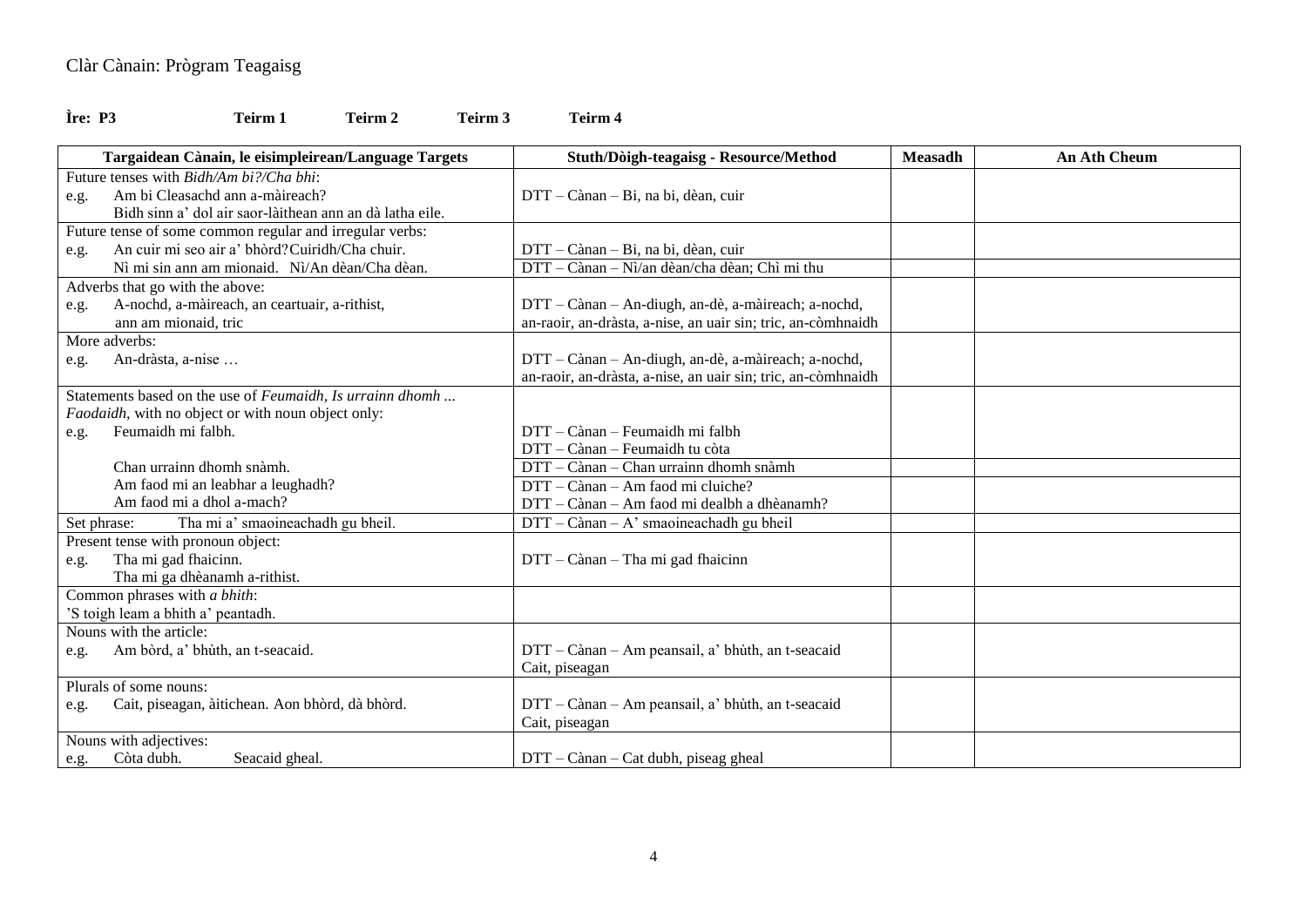#### **Ìre: P4 Teirm 1 Teirm 2 Teirm 3 Teirm 4**

**Targaidean Cànain, le eisimpleirean/Language Targets Stuth/Dòigh-teagaisg - Resource/Method Measadh An Ath Cheum** Sentences with *ann*:<br>e.g. Tha thu ann. Tha tòrr ann. Cò tha ann? e.g. Tha thu ann. Tha tòrr ann. Cò tha ann? DTT2 – Cànan – Tha thu ann, Tha tòrr ann, Cò tha ann? A bheil … ann? Forms of *ann* with possessive pronoun and verbal noun: Nam, nad, na, nam/nan. Tha mi na mo shuidhe. Tha i na seasamh. Tha e na chadal. DTT2 – Cànan – Nam, Nad, Na Tha mi nam shuidhe, Tha i na seasamh 'Verbal' usages made up of set noun phrases: e.g. Tha an t-acras orm. Tha cabhag/pathadh/ an cnatan orm. Tha cuimhne agam air. Chan eil fhios agam air. Tha gràin agam air. Tha gaol agam air. Bu chòir dhut falbh. Bu toigh leam seinn. DTT2 – Cànan – Tha an t-uisge ann; Tha an t-acras orm; Tha cabhag orm. Tha gràin agam air. Chan eil cuimhne agam air. DTT2 – Cànan – Bu chòir dhut; Bu toil leam; B' fheàrr leam More sentences with *'S e*: For definition: 'S e tidsear a tha ann am Màiri. 'S e draibhear a tha annam. Annam, annad, ann, innte, annta. DTT2 – Cànan – 'S e tidsear a tha ann am Màiri 'S e dràibhear a tha annam DTT2 – Cànan – Annam, annad, ann, innte For emphasis: 'S e Iain a dhòirt am peant. An e seo am fear a chunnaic thu? DTT2 – Cànan – 'S e Iain a dhòirt am peant. An e sin am fear ceart? DTT2 – Cànan – Seo an duine a chunnaic mi. Seo am fear a fhuair an duais Sentences with *'S ann*: 'S ann le Calum a tha sin. An ann leatsa a tha am baga seo? An ann an seo a dh'fhàg thu e? 'S ann dearg a tha am baga agamsa. DTT2 – Cànan – An ann leatsa a tha e? 'S ann le Calum a tha am baga sin DTT2 – Cànan – An ann an sin a dh'fhàg thu e? 'S ann, chan ann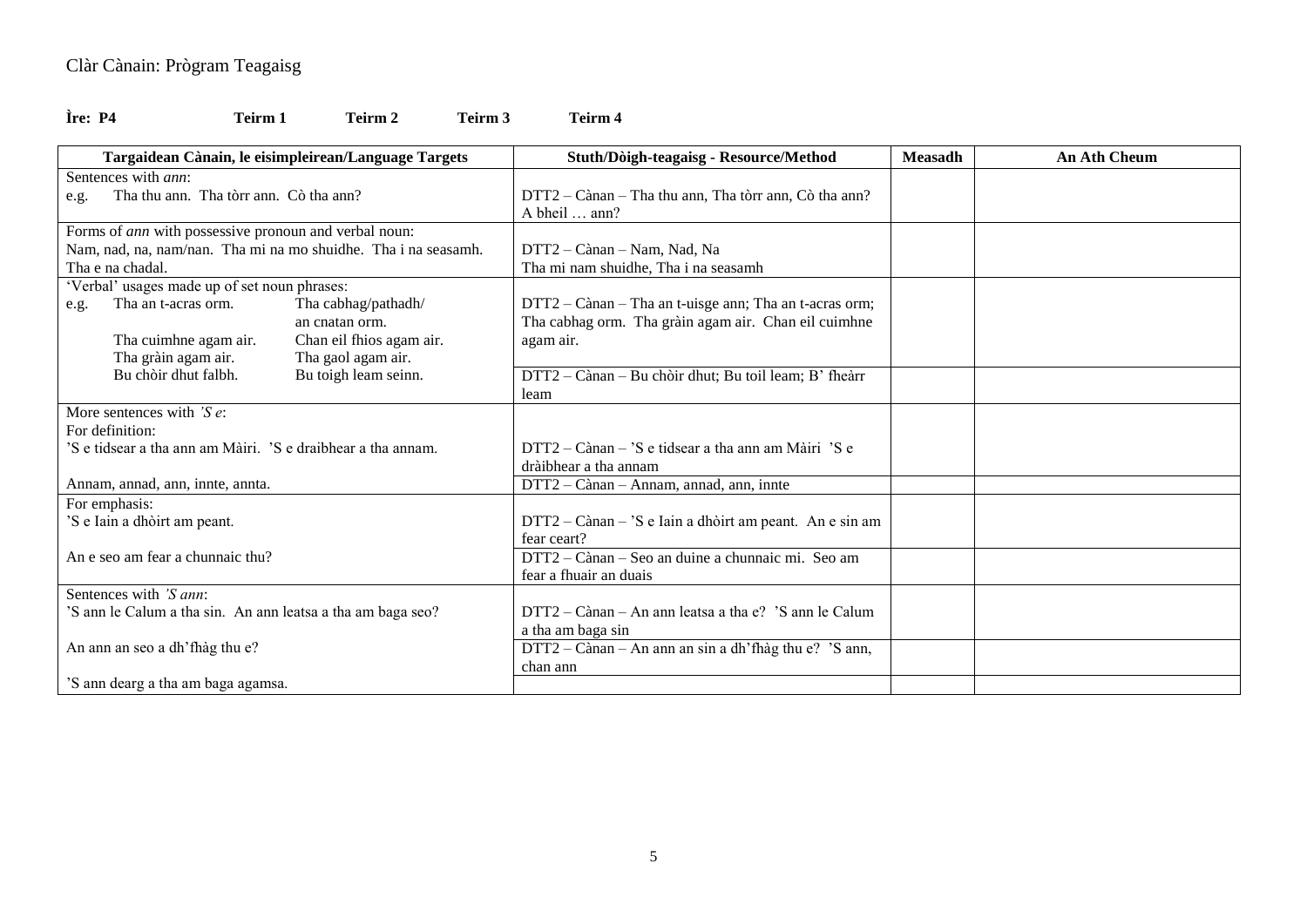## **Ìre: P5 Teirm 1 Teirm 2 Teirm 3 Teirm 4**

| Targaidean Cànain, le eisimpleirean/Language Targets             |                                                        |                         |                                                                    | Stuth/Dòigh-teagaisg - Resource/Method                                                             | <b>Measadh</b> | <b>An Ath Cheum</b> |
|------------------------------------------------------------------|--------------------------------------------------------|-------------------------|--------------------------------------------------------------------|----------------------------------------------------------------------------------------------------|----------------|---------------------|
| Compound question words:                                         |                                                        |                         |                                                                    |                                                                                                    |                |                     |
| e.g.                                                             | Dè cho fada?<br>$C\delta$ ris?                         | Dè cho trom?<br>Cò dha? | Cia mheud?<br>Cò às?                                               | DTT2 – Cànan – Dè cho fada? Dè cho trom? Cia<br>mheud? Cò ris? Cò dha? Cò às? Cò leis? Carson nach |                |                     |
|                                                                  | Cò leis?                                               |                         |                                                                    | eil? Dè an seòrsa? Dè an uair a tha e? Dè an t-ainm a tha                                          |                |                     |
|                                                                  | Carson nach eil?                                       | Cò nach robh?           |                                                                    | ort?                                                                                               |                |                     |
|                                                                  | Dè an seòrsa?                                          | Dè an uair a tha e?     |                                                                    |                                                                                                    |                |                     |
|                                                                  | Dè an latha a tha ann                                  |                         |                                                                    |                                                                                                    |                |                     |
|                                                                  | Dè an t-seacaid a chuireas mi orm?                     |                         |                                                                    |                                                                                                    |                |                     |
|                                                                  | Revision of prepositional pronouns, and more forms:    |                         |                                                                    |                                                                                                    |                |                     |
| e.g.                                                             | Agam, agad, aige, aice, againn, agaibh, aca            |                         |                                                                    |                                                                                                    |                |                     |
| Romham<br>Troimhe<br>Thugam $\dots$                              |                                                        |                         |                                                                    |                                                                                                    |                |                     |
| Revision of irregular verbs, including more forms:               |                                                        |                         |                                                                    |                                                                                                    |                |                     |
| Chunnaic/am faca?/chan fhaca                                     |                                                        |                         | DTT - Cànan - rinn; chaidh/an deach?/cha deachaidh;                |                                                                                                    |                |                     |
|                                                                  |                                                        |                         |                                                                    | chunnaic/am faca?/chan fhaca; chuala/an cuala/cha<br>chuala                                        |                |                     |
| Fhuair/an d' fhuair/cha d' fhuair, gheibh, am faigh, chan fhaigh |                                                        |                         |                                                                    | DTT - Cànan - Thug, beir, ghabh, fhuair                                                            |                |                     |
|                                                                  | Rug, an do rug                                         |                         |                                                                    |                                                                                                    |                |                     |
|                                                                  | Revision/completion of various other categories, e.g.: |                         |                                                                    |                                                                                                    |                |                     |
| a)                                                               | Nouns $-$ plurals etc                                  |                         |                                                                    |                                                                                                    |                |                     |
| b)                                                               | Plural/comparative of adjectives                       |                         |                                                                    |                                                                                                    |                |                     |
| $\mathbf{c})$                                                    | More adverbs                                           |                         |                                                                    |                                                                                                    |                |                     |
| d)                                                               | Plural of imperative – Fuirichibh                      |                         |                                                                    | Cànan - Bithibh, Fuirichibh<br>$DTT2-$                                                             |                |                     |
| e)                                                               | Mi fhein  Mo, do  Mise, thusa                          |                         |                                                                    | DTT2 - Cànan - Mi fhèin, thu fhèin                                                                 |                |                     |
| f)                                                               | Nach eil? Nach robh?                                   | Nach e?                 |                                                                    | DTT2 – Cànan – Nach eil? Nach robh? Nach e? Nach                                                   |                |                     |
|                                                                  |                                                        |                         |                                                                    | ann?                                                                                               |                |                     |
|                                                                  |                                                        |                         | Other revision/completion of categories/reinforcement as required. |                                                                                                    |                |                     |
|                                                                  | Appropriate idiomatic expressions.                     |                         |                                                                    |                                                                                                    |                |                     |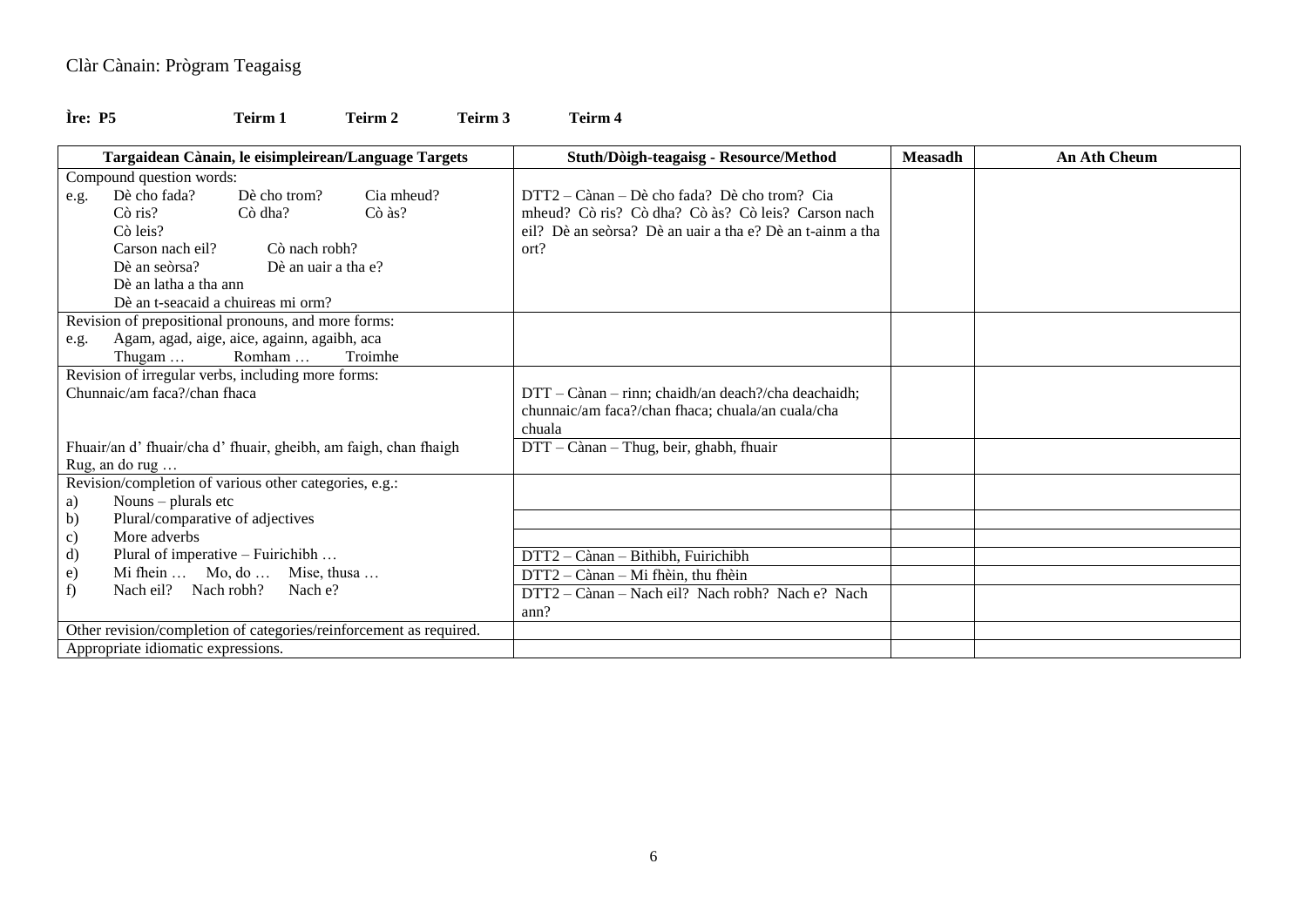### **Ìre: P6 Teirm 1 Teirm 2 Teirm 3 Teirm 4**

| Targaidean Cànain, le eisimpleirean/Language Targets                                                                                                                                 | Stuth/Dòigh-teagaisg - Resource/Method                                                                                                                | <b>Measadh</b> | <b>An Ath Cheum</b> |
|--------------------------------------------------------------------------------------------------------------------------------------------------------------------------------------|-------------------------------------------------------------------------------------------------------------------------------------------------------|----------------|---------------------|
| Relative clauses:<br>Thog mi an leabhar a dh'fhàg thu air an deasc.<br>Ma tha sibh deiseil, falbhaidh sinn.<br>Nuair a bha mi a' tighinn an seo, chunnaic mi rabaid.                 | DTT2 – Cànan – Ma tha tu deiseil, faodaidh tu falbh<br>Mas e sin a thuirt e, Nuair a bhios Nuair a bha mi a'<br>tighinn don sgoil, chunnaic mi rabaid |                |                     |
| More relative clauses:<br>Trobhad an seo nuair a bhios tu deiseil an sin.<br>Mas e sin a tha thu ag iarraidh, gheibh thu e.<br>On a tha $\ldots$ Fhad 's a tha $\ldots$<br>Ged a bha | DTT2 – Cànan – Ma tha tu deiseil, faodaidh tu falbh<br>Mas e sin a thuirt e, Nuair a bhios Nuair a bha mi a'<br>tighinn don sgoil, chunnaic mi rabaid |                |                     |
| Noun clauses with $gu$ (full range):<br>Tha mi a' smaoineachadh gu bheil sin ceàrr.<br>Bha e a' ràdh gun robh e sgìth.<br>Tha mi a' smaoineachadh gum bi sin ceart gu leòr.          | $DTT2 - Cànan - A' ràdh gu bheil  A' smaoineachadh$<br>gum bi  Thuirt e gun robh  Gun do thog  Gun do<br>rinn                                         |                |                     |
| More noun clauses:<br>Thuirt e gun do rinn e gu leòr.<br>Tha mi a' smaoineachadh gur e dealbh Maire as fheàrr.                                                                       | $DTT2 - Cànan - A' ràdh gu bheil  A' smaoineachadh$<br>gum bi  Thuirt e gun robh  Gun do thog  Gun do<br>$r$ inn $\ldots$                             |                |                     |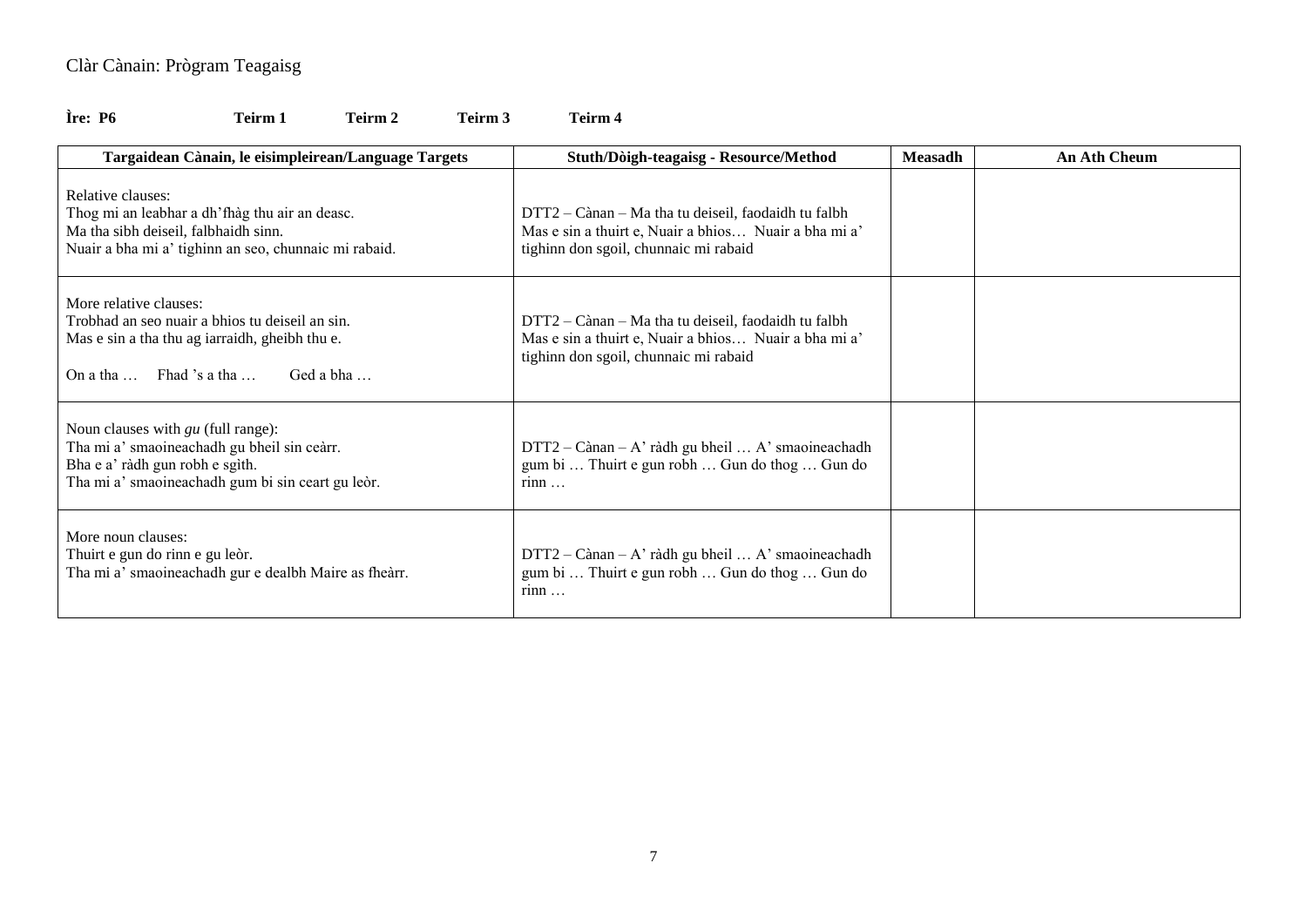## **Ìre: P7 Teirm 1 Teirm 2 Teirm 3 Teirm 4**

| Targaidean Cànain, le eisimpleirean/Language Targets                                                                                                                                                                                                                                                        | Stuth/Dòigh-teagaisg - Resource/Method                      | <b>Measadh</b> | <b>An Ath Cheum</b> |
|-------------------------------------------------------------------------------------------------------------------------------------------------------------------------------------------------------------------------------------------------------------------------------------------------------------|-------------------------------------------------------------|----------------|---------------------|
| Usages with tha and verbal nouns<br>Revise use of $tha$ + verbal noun + pronoun object:<br>Tha mi gad fhaicinn.<br>e.g.                                                                                                                                                                                     |                                                             |                |                     |
| Usages with other verbs and verbal nouns<br>Revise and develop the following structure (noun object or no object):<br>Dh'iarr e orm tilleadh.<br>Feumaidh mi falbh.<br>Tha e air/an dèidh falbh.<br>Bu chòir dhut fuireach.<br>Feumaidh tu do dhìnnear a chriochnachadh.<br>Bu toigh leam seo a chur ceart. |                                                             |                |                     |
| More usages with verbal noun<br>Develop use of the above construction with pronoun object:<br>Feumaidh mi d' fhaicinn. Tha agam ri an dèanamh a-rithist.                                                                                                                                                    |                                                             |                |                     |
| Usages with verbal noun<br>'Infinitives':<br>Tha mi a' dol a dhèanamh dealbh. Dh'fhòn e a dh'innse sin.<br>With pronoun object:<br>Tha mi a' dol ga dhèanamh a-rithist.<br>Tha mi a' dol gam faicinn a-màireach.                                                                                            | DTT - Tha mi a' dol a chluiche, dol a dhèanamh dealbh       |                |                     |
| Usages with verbal noun<br>Passives:<br>Chaidh ceathrar a leòn.<br>Chaidh an cù a fhliuchadh.<br>Chaidh a faicinn anns a' bhaile.<br>Chaidh mo leòn.                                                                                                                                                        | DTT2 - Cànan - Chaidh an taigh a leagail, Chaidh mo<br>leòn |                |                     |